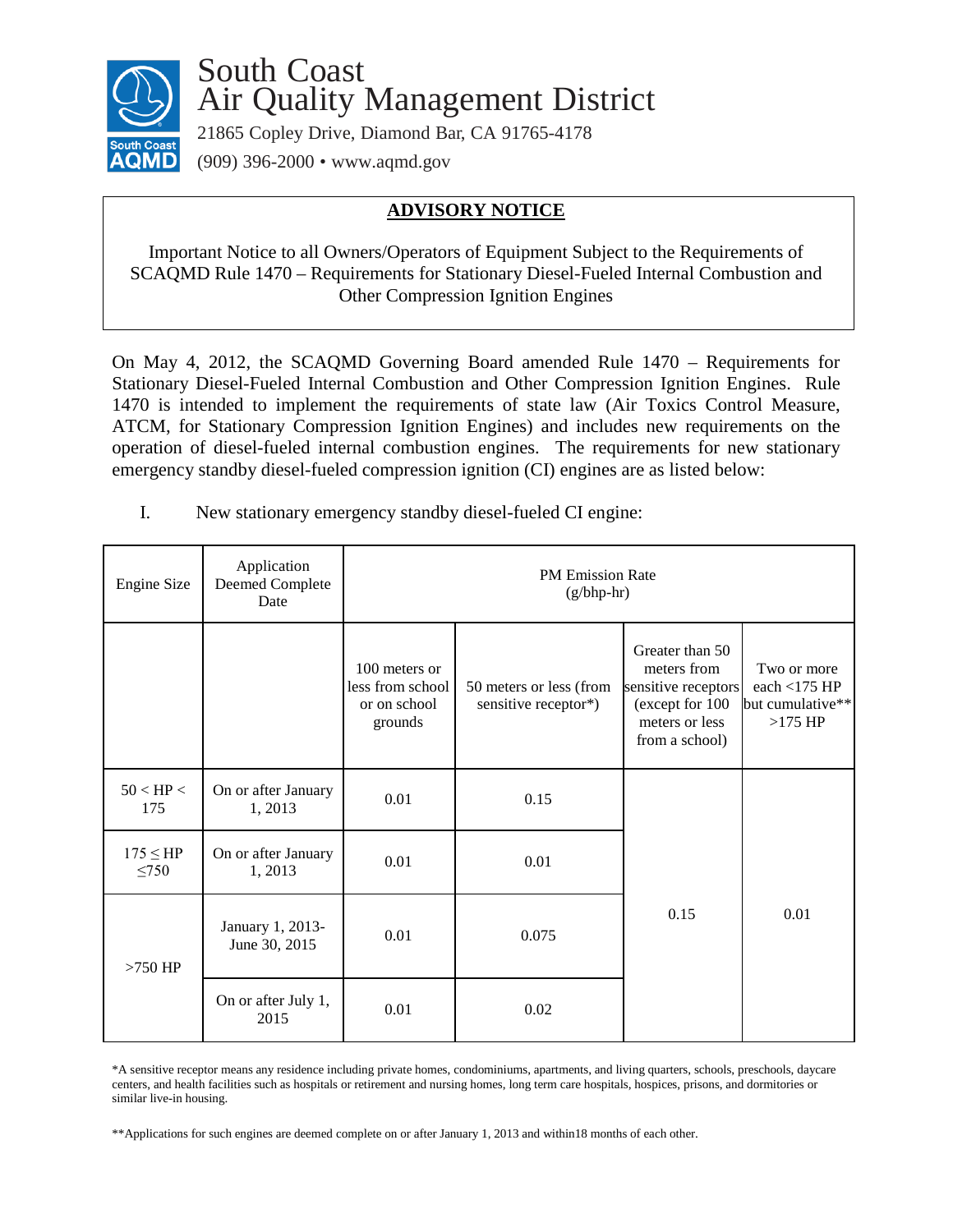

## South Coast Air Quality Management District

21865 Copley Drive, Diamond Bar, CA 91765-4178

(909) 396-2000 • [www.aqmd.gov](http://www.aqmd.gov/)

II. New stationary emergency standby direct-drive fire pump engines and direct-drive flood control pump engines:

|                                                                   |                                            | Direct-Drive Fire Pump<br>Engines       | Direct-Drive Flood<br><b>Control Pump Engines</b> |  |
|-------------------------------------------------------------------|--------------------------------------------|-----------------------------------------|---------------------------------------------------|--|
| Engine Size                                                       | <b>Application Deemed Complete</b><br>Date | <b>PM</b> Emission Rate<br>$(g/bhp-hr)$ |                                                   |  |
| $50 <$ HP $< 100$<br>(37 < kW < 75)                               |                                            | 0.30                                    |                                                   |  |
| $100 \leq HP < 175$<br>$(75 \leq \text{ kW} < 130)$               |                                            | 0.22                                    | 0.15                                              |  |
| $175 \leq \text{HP} \leq 750$<br>$(130 \leq \text{ kW} \leq 560)$ | On or after January 1, 2011                | 0.15                                    |                                                   |  |
| HP > 750<br>(kW > 560)                                            |                                            | 0.15                                    |                                                   |  |

Typical control equipment used to achieve the diesel particulate matter (DPM) emission limits will be the use of a diesel particulate filter (DPF). The state of California Diesel Emission Control Strategies (Verification) <http://www.arb.ca.gov/diesel/verdev/vdb/vdb.php>contains a list of DPF matched with specific internal combustion engines manufacturers' models that will meet specific levels of DPM control.

If you have any questions regarding this Advisory Notice, and need to talk to a *Permit Engineer*, please call (909)396-*3385.*